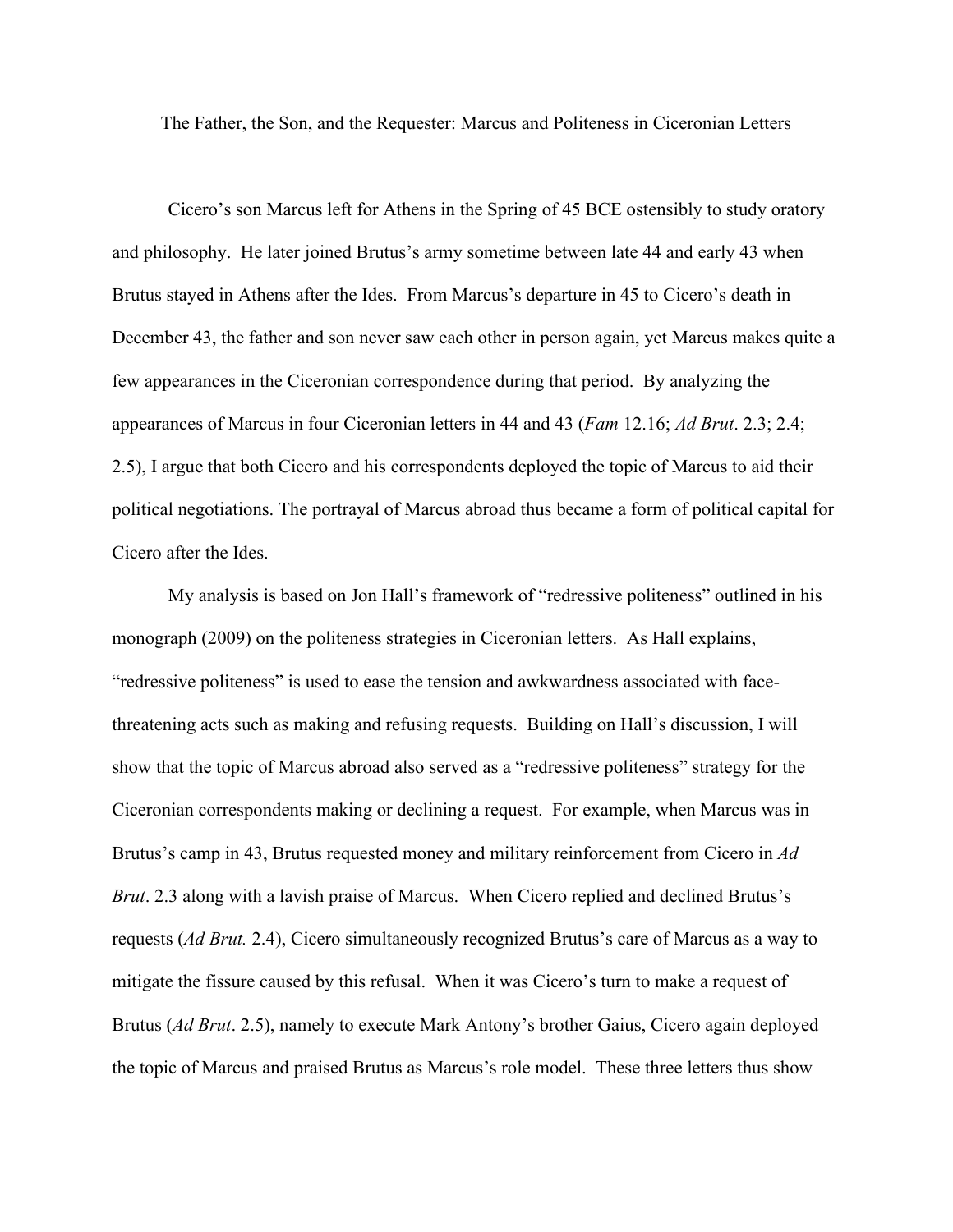that both Cicero and Brutus used the topic of Marcus as a politeness strategy in their political negotiations.

We can also see the use of Marcus as a politeness strategy in *Fam*. 12.16 when we synthesize Hall's politeness framework with Sarah Stroup's (2010) model of "society of patron" engaging in textual exchanges. When Gaius Trebonius was on his way to assume the governorship of Asia in May 44, he wrote *Fam*. 12.16 to Cicero after stopping in Athens and meeting with Marcus. Trebonius spent the first two-thirds of his letter describing and praising Marcus's performance in Athens while extending an invitation for Marcus to visit Asia. Peter White (2010) has pointed out that in this letter the topic of Marcus served as "a token of friendship between Trebonius and Cicero" in the precarious political circumstances after the Ides. Yet the topic of Marcus bears another layer of significance when Stroup's "society of patron" is considered. Trebonius also mentioned in the letter that he was attaching his verse rendition of Cicero's witticism. Furthermore, Trebonius requested Cicero to include him in any potential writings about the Ides and to cast him in future philosophical dialogues. In other words, by juxtaposing his praise of Marcus and his requests of Cicero, Trebonius used the topic of Marcus to facilitate his textual exchange with Cicero, which was significant for both Trebonius's political and intellectual profile.

In short, analyzing the topic of Marcus in these four letters not only expands our understanding of the politeness strategies in Ciceronian letters, but also shows an approach of investigating Marcus's study abroad beyond trying to reconstruct his experience in Athens. This new approach will in turn invite us to re-evaluate the meaning and significance of study abroad in Ancient Rome as well as today.